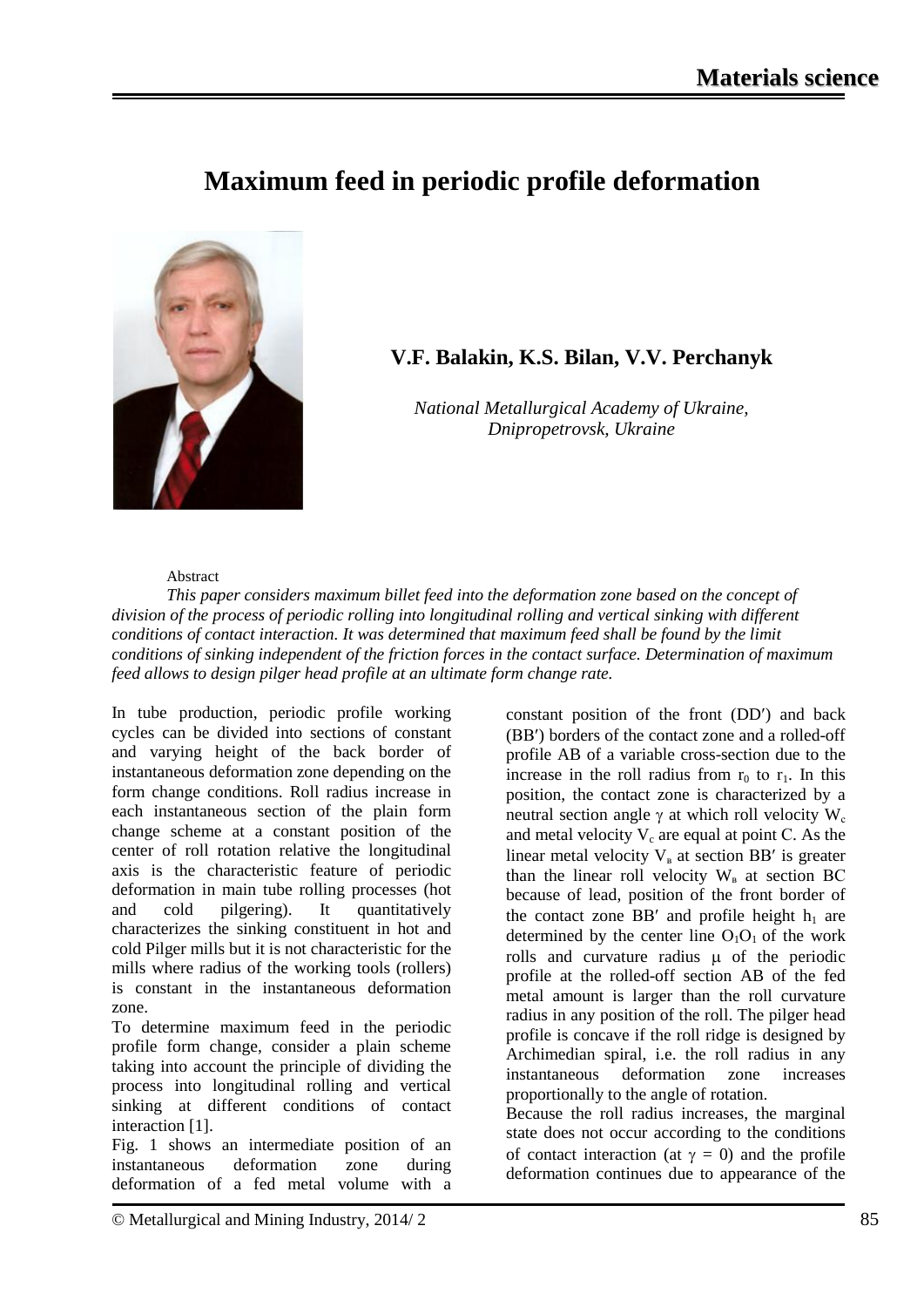sinking zone. It is why the maximum feed shall be found by the conditions of the marginal state of sinking independent of the friction forces at the contact surface.



**Fig. 1** Intermediate position of an instantaneous deformation zone in working the fed metal volume

Consider next a conventional plain scheme of the instantaneous deformation zone (Fig. 2) in rolling-off maximum feed  $m_{\text{max}}$  in accordance with equation of marginal state.

$$
\alpha_{\text{max}} = \rho + \sqrt{\rho^2 + 2\beta_{\text{max}}^2},
$$

where angle  $\alpha_{\text{max}}$  characterizes the zone of rolling a band of height  $h_0$  before the center line  $O_1O_1$  and angle  $β<sub>max</sub>$  characterizes the zone of sinking a profile of height  $h_1$  after the center line  $O_1O_1$  by a work roll with radius  $r_1$ . Friction angle ρ determines conditions of unidirectional friction in the contact zone and the turn of axial components of normal forces after the center line in the sinking zone makes the deformation capacity of the process almost twice as high [1]. In a marginal state, position of the back border of the instantaneous deformation zone with height h<sub>1</sub> is determined by a compulsory condition  $\alpha_{\text{max}}$ ≥ 2ρ because

$$
\beta_{\text{max}} = \sqrt{\frac{\alpha_{\text{max}}}{2} (\alpha_{\text{max}} - 2\rho)},\tag{2}
$$

In this case, if values  $\alpha_{\text{max}}$  and  $\beta_{\text{max}}$  are known, the borders of the instantaneous deformation zone are related by соrrelation

$$
h_0 - h_1 = \frac{r_1}{2} (\alpha_{\text{max}}^2 - \beta_{\text{max}}^2)
$$
 (3)

Simple transformations give the value of roll radius  $r_1$  and the value of sinking in the rolling zone  $\Delta h_n$  and in the sinking zone  $\Delta h_0$ .

$$
r_1 = \frac{r_0}{1 - 2\sin^2 \frac{\alpha_{\text{max}}}{2}} \approx \frac{2r_0}{2 - \alpha_{\text{max}}^2};
$$
 (4)

$$
\Delta h_n = h_o - h_{\min} \approx \frac{r_1}{2} \alpha_{\max}^2
$$
 (5)

$$
\Delta h_o = h_1 - h_{\min} \approx \frac{r_1}{2} \beta_{\max}^2 \tag{6}
$$

The shifted area in the rolling zone before the center line